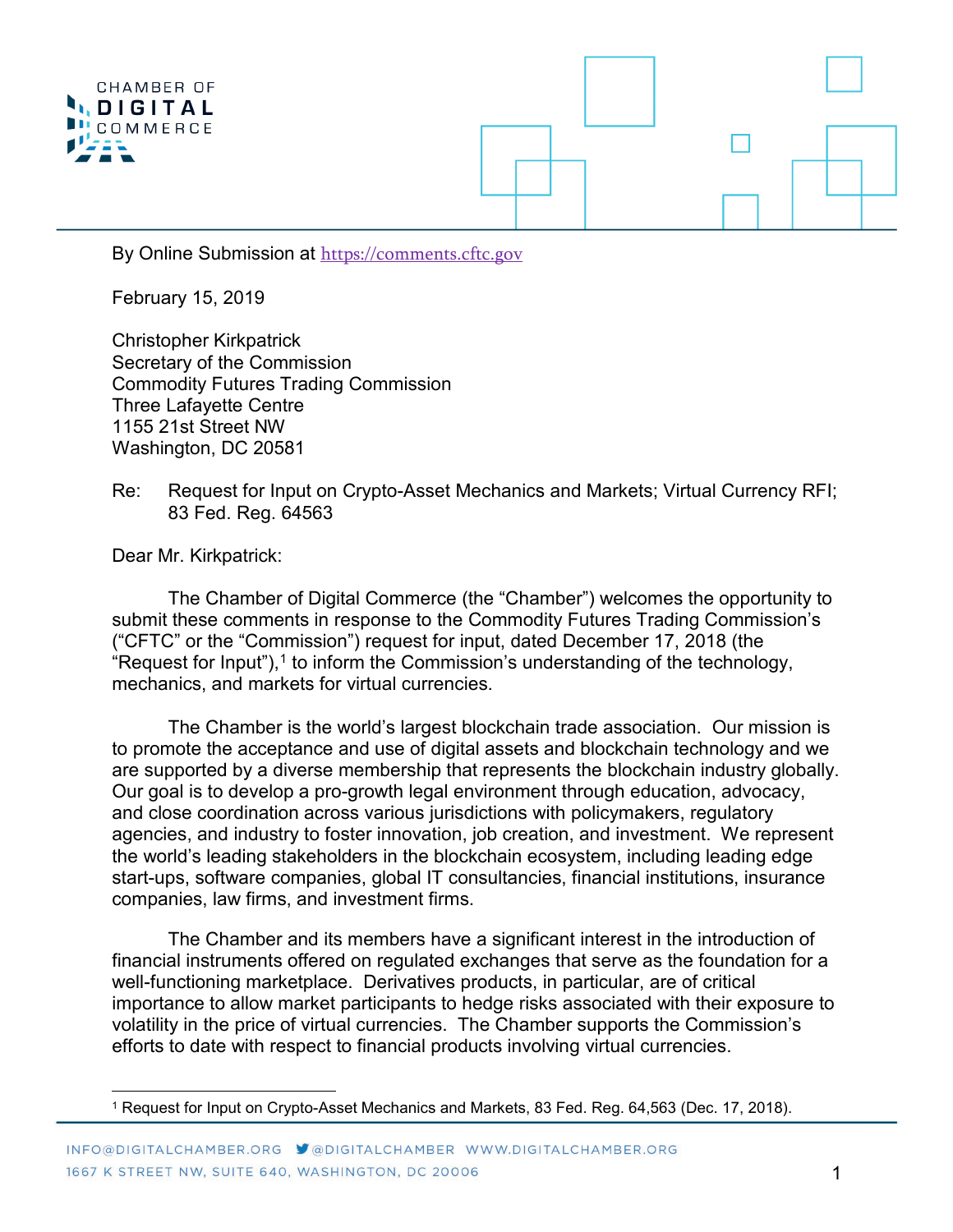## *Support for the Commission's Efforts Involving Virtual Currencies*

The Chamber supports the continued efforts of the Commission to engage with new technologies, conduct outreach and education, collaborate with industry, and develop a better understanding of the technology, mechanics, and markets for virtual currency-related products. Through a variety of mechanisms, the Commission has effectively stayed up-to-date on new technologies to promote responsible financial technology ("FinTech") innovation and fair competition. LabCFTC diligently engages with new technologies and connects with the FinTech innovator community. For example, LabCFTC's FinTech Primers on virtual currencies and smart contracts demonstrate a very high level of commitment to staying abreast of new technologies and outlining the CFTC's oversight role for virtual currency-related futures, options, and derivatives contracts. We encourage the Commission to continue to promote and support the LabCFTC initiative, including through this RFI regarding technology, mechanics, and markets for virtual currencies.

The Commission has also established a webpage<sup>[2](#page-1-0)</sup> that provides access to numerous resources for market participants and consumers to understand the CFTC's oversight role and keep up to date on recent marketplace developments. One of those resources, the CFTC Backgrounder on Oversight and Approach of Virtual Currency Futures Markets<sup>[3](#page-1-1)</sup> ("Virtual Currency Backgrounder"), is particularly helpful as it provides clarity regarding the Commission's oversight and jurisdiction over virtual currencies as well as outlining the "heightened review" for virtual currency self-certifications. Shortly after the publication of the Virtual Currency Backgrounder, the Commission addressed the self-certification process for virtual currencies at the Market Risk Advisory Committee meeting, [4](#page-1-2) allowing for an open dialog about the Commission's selfcertification process and its regulatory approach for novel products. All of these efforts have culminated in specific guidance for designated contract markets, swap execution facilities, and derivative clearing organizations through the Commission's Advisory on May 21, 2018, with respect to virtual currency derivative product listings which covered the topics of (A) enhanced market surveillance; (B) coordination with CFTC staff; (C) large trader reporting; (D) outreach to stakeholders; and (E) derivativities clearing organization risk management. [5](#page-1-3)

Altogether, the Commission's efforts regarding futures, options, derivatives and swaps involving virtual currencies have allowed these financial products to enter the market in a responsible way. We believe this work has laid a strong foundation for the

 $\overline{a}$ 

<span id="page-1-0"></span><sup>2</sup> *Bitcoin*[, https://www.cftc.gov/Bitcoin/index.htm](https://www.cftc.gov/Bitcoin/index.htm) (last visited February 13, 2019).

<span id="page-1-1"></span><sup>&</sup>lt;sup>3</sup> Commodity Futures Trading Comm'n, Backgrounder on Oversight of and Approach to Virtual Currency Futures Markets (Jan. 4, 2018),

[https://www.cftc.gov/sites/default/files/idc/groups/public/%40customerprotection/documents/file/backgrounder\\_virt](https://www.cftc.gov/sites/default/files/idc/groups/public/%40customerprotection/documents/file/backgrounder_virtualcurrency01.pdf) [ualcurrency01.pdf.](https://www.cftc.gov/sites/default/files/idc/groups/public/%40customerprotection/documents/file/backgrounder_virtualcurrency01.pdf)

<span id="page-1-2"></span><sup>4</sup> Commodity Futures Trading Comm'n, Minutes of the Ninth Meeting of the Commodity Futures Trading Commission's Market Risk Advisory Committee (Jan. 31, 2018), [https://www.cftc.gov/sites/default/files/2018-](https://www.cftc.gov/sites/default/files/2018-12/mrac_minutes013118.pdf) [12/mrac\\_minutes013118.pdf.](https://www.cftc.gov/sites/default/files/2018-12/mrac_minutes013118.pdf)

<span id="page-1-3"></span><sup>5</sup> Commodity Futures Trading Comm'n, Staff Advisory Notice on Virtual Currency Derivative Product Listings (May 21, 2018),

[https://www.cftc.gov/sites/default/files/idc/groups/public/%40lrlettergeneral/documents/letter/2018-05/18-14\\_0.pdf.](https://www.cftc.gov/sites/default/files/idc/groups/public/%40lrlettergeneral/documents/letter/2018-05/18-14_0.pdf)